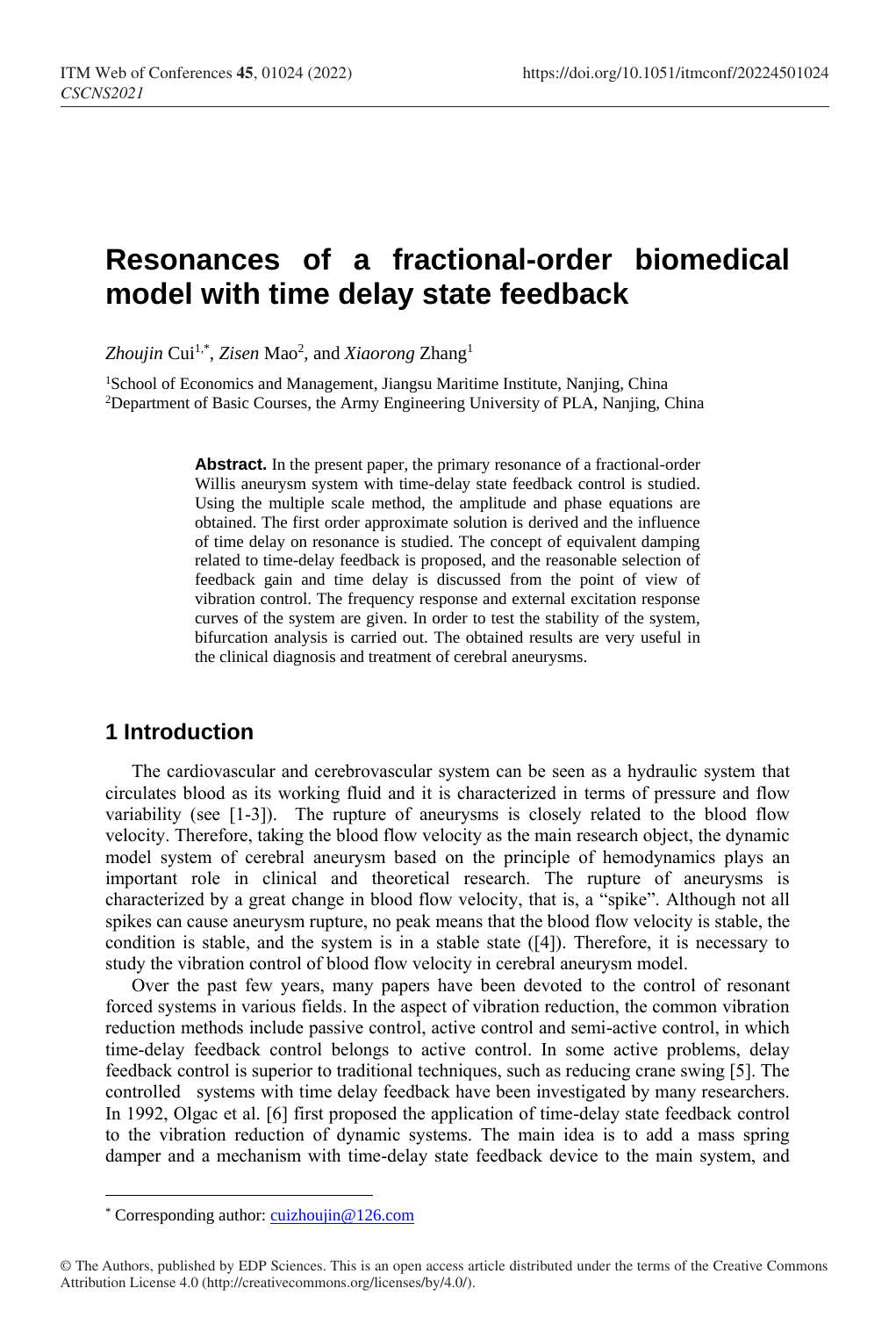reduce and suppress the vibration amplitude of the main system by adjusting the feedback gain coefficient and time delay. Renzulli et al. [7] studied the method that the feedback gain coefficient and time delay can be automatically adjusted when the external excitation frequency changes. Stepan and Haller [8] considered quasi-periodic oscillations in robot dynamics, analysed the delayed positioning of a single degree of freedom robot arm which leads to an infinite dimensional dynamical system. Rosenblum et al. in [9] used the linear delayed feedback signal to eliminate the ill conditioned synchronization behaviour of neural networks, which has been successfully applied to ideal neural network models. The author in [10] studied vibration control of a cantilever beam with time delay state feedback by the method of multiple scales.

To the authors' knowledge, the dynamic problems of fractional-order systems with timedelay, such as the fractional order periodic forced nonlinear systems with time-delay control, have not received enough attention. This paper focuses on the fractional-order nonlinear cerebral aneurysm system with time-delay feedback control. By controlling the time-delay term (composed of feedback gain coefficient and time-delay), the blood vibration is optimized. This study has two application values: on the one hand, the research on delayed feedback control of cerebral aneurysm model provides theoretical guidance for clinical diagnosis and treatment to a certain extent; on the other hand, this model is relatively simple and can be used as the modelling basis for other practical problems.

In the following two sections, the primary resonances will be studied by using the multiple scale perturbation technique. Section 3 presents the concluding remarks.

#### **2 Primary resonance**

The fractional order Willis cerebral aneurysm system under forced excitation and delayed feedback is described by<br>  $\ddot{x} + \mu^c D_t^q x + \alpha x - \beta x^2 + \gamma x^3 = F \cos \omega t + G_p x(t - \tau) + G_d \dot{x}(t - \tau)$ , (1) feedback is described by

$$
\ddot{x} + \mu^c D_t^q x + \alpha x - \beta x^2 + \gamma x^3 = F \cos \omega t + G_p x(t - \tau) + G_d \dot{x}(t - \tau), \quad (1)
$$

where x denotes the blood flow velocity,  ${}^{c}D_{t}^{q}x(t)$  is the q-order Caputo derivative of  $x(t)$  to *t* and  $0 < q < 1$ ,  $\ddot{x}$  is the acceleration of blood flow change,  $\mu$  stands for the damping coefficient of the blood flow,  $F$  is the pulse pressure,  $\omega$  denotes the reciprocal of heart rate,  $F \cos \omega t$  is the change rate of central blood pressure,  $\alpha$ ,  $\beta$ , and  $\gamma$  are related to the blood flow resistance and the elasticity of the vessel wall,  $G_p$  and  $G_d$  are the feedback gains,  $\tau$  is the time delay.

Using the coordinates transformation as follows:

ck gains, 
$$
\tau
$$
 is the time delay.  
ng the coordinates transformation as follows:  

$$
2\varepsilon\mu_1 = \mu, \omega_0 = \sqrt{\alpha}, \varepsilon\beta_1 = \beta, \varepsilon\gamma_1 = \gamma, \varepsilon f = F, \varepsilon g_p = G_p, \varepsilon g_d = G_d,
$$

Eq. (1) becomes

$$
\ddot{x} + 2\varepsilon \mu_1^c D_t^q x + \omega_0^2 x - \varepsilon \beta_1 x^2 + \varepsilon \gamma_1 x^3 = \varepsilon f \cos \omega t \n+ \varepsilon g_p x(t - \tau) + \varepsilon g_d \dot{x}(t - \tau),
$$
\n(2)

where  $0 < \varepsilon \ll 1$ ,  $\omega_0$  is natural frequency. In this transformation,  $\mu_1, \beta_1, \gamma_1, f, g_p$  and  $g_d$  are dimensionless quantity.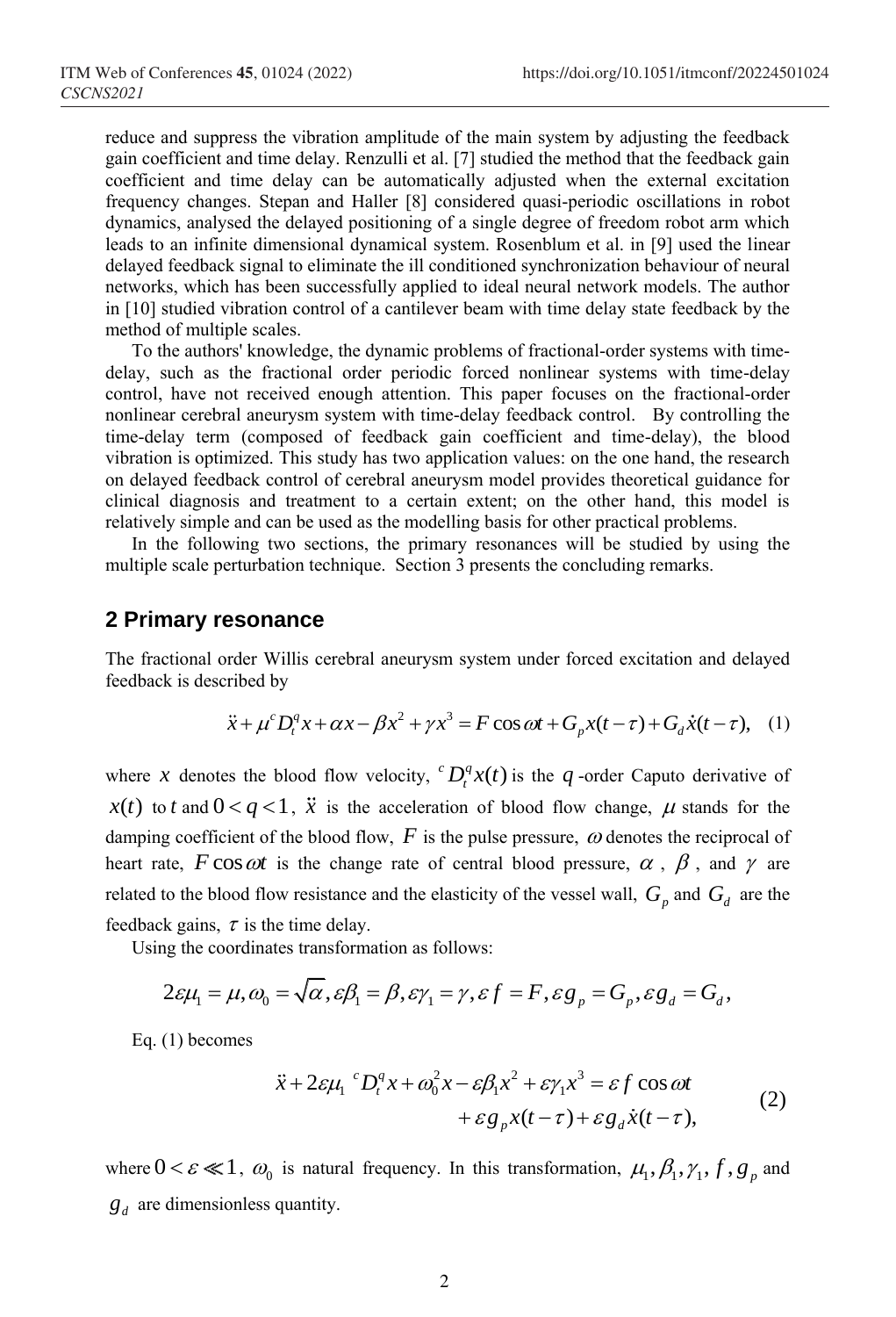In this section, we study the primary resonance of the delay controlled system (2) by using the multiple scale method which is commonly used in perturbation problems. In the theory of nonlinear vibration, the multiple scale method is a classical method. This method requires the model to meet the requirements of small damping, weak nonlinearities, weak feedback and soft excitation. Therefore, the system damping, external excitation amplitude

and frequency, feedback gains and some other coefficients are limited as follows,  
\n
$$
\begin{cases}\n\mu_1 = O(1), \beta_1 = O(1), \gamma_1 = O(1), f = O(1), \\
g_p = O(1), g_d = O(1), \omega = \omega_0 + \varepsilon\sigma, \sigma = O(1),\n\end{cases}
$$
\n(3)

Where 
$$
\sigma
$$
 is the detuning parameter. We rewrite (2) as  
\n
$$
\ddot{x} + \omega_0^2 x = \varepsilon [-2\mu_1^c D_t^q x + \beta_1 x^2 - \gamma_1 x^3 + f \cos(\omega_0 + \varepsilon \sigma) t + g_p x(t - \tau) + g_d \dot{x}(t - \tau)].
$$
\n(4)

Only two time scales are needed to study the first approximation of the solution, thus We assume a two scales expansion of the form<br>  $x(t) = x_0(T_0, T_1) + \varepsilon x_1(T_0, T_1) + O(\varepsilon^2), (T_r = \varepsilon^r t, r = 0, 1),$ 

scales are needed to study the first approximation of the solution, thus  
scales expansion of the form  

$$
x(t) = x_0(T_0, T_1) + \varepsilon x_1(T_0, T_1) + O(\varepsilon^2), (T_r = \varepsilon^r t, r = 0, 1),
$$
 (5)

and use the following differential operators:<br> $\frac{d}{dt} = \frac{\partial}{\partial t} + \epsilon \frac{\partial}{\partial t} + \epsilon \frac{\partial}{\partial t} + \epsilon \frac{\partial}{\partial t} + \epsilon \frac{\partial}{\partial t} + \epsilon \frac{\partial}{\partial t} + \epsilon \frac{\partial}{\partial t} + \epsilon \frac{\partial}{\partial t} + \epsilon \frac{\partial}{\partial t} + \epsilon \frac{\partial}{\partial t} + \epsilon \frac{\partial}{\partial t} + \epsilon \frac{\partial}{\partial t} + \epsilon \frac{\partial}{\partial t} + \epsilon \frac{\partial}{\partial t} +$ 

$$
\frac{d}{dt} = \frac{\partial}{\partial T_0} + \varepsilon \frac{\partial}{\partial T_1} + \dots = D_0 + \varepsilon D_1 + \dots,
$$
  

$$
\frac{d^2}{dt^2} = D_0^2 + 2\varepsilon D_0 D_1 + \dots.
$$
 (6)

Substituting (5) and (6) into (4) and equating the coefficients of the same power of  $\varepsilon$ , we obtain a set of linear partial differential equations:

$$
O(\varepsilon^{0}): D_{0}^{2} x_{0} + \omega_{0}^{2} x_{0} = 0, \qquad (7)
$$

$$
O(\varepsilon^{0}): D_{0}^{2} x_{0} + \omega_{0}^{2} x_{0} = 0,
$$
\n
$$
O(\varepsilon^{1}): D_{0}^{2} x_{1} + \omega_{0}^{2} x_{1} = -2D_{0} D_{1} x_{0} - 2\mu_{1}^{c} D_{T_{0}}^{q} x_{0} + \beta_{1} x_{0}^{2} - \gamma_{1} x_{0}^{3}
$$
\n
$$
+ g_{p} x_{0} (T_{0} - \tau, T_{1}) + g_{d} D_{0} x_{0} (T_{0} - \tau, T_{1}) + f \cos(\omega_{0} T_{0} + \sigma T_{1}).
$$
\n(8)

Solving (7), we have

g (7), we have  
\n
$$
x_0(T_0, T_1) = a(T_1) \cos[\omega_0 T_0 + \theta(T_1)] = A(T_1) e^{i\omega_0 T_0} + cc,
$$
\n(9)

where *cc* denotes the complex conjugate of the preceding terms and

$$
A(T_1) = \frac{a(T_1)}{2} e^{i\theta(T_1)}.
$$
 (10)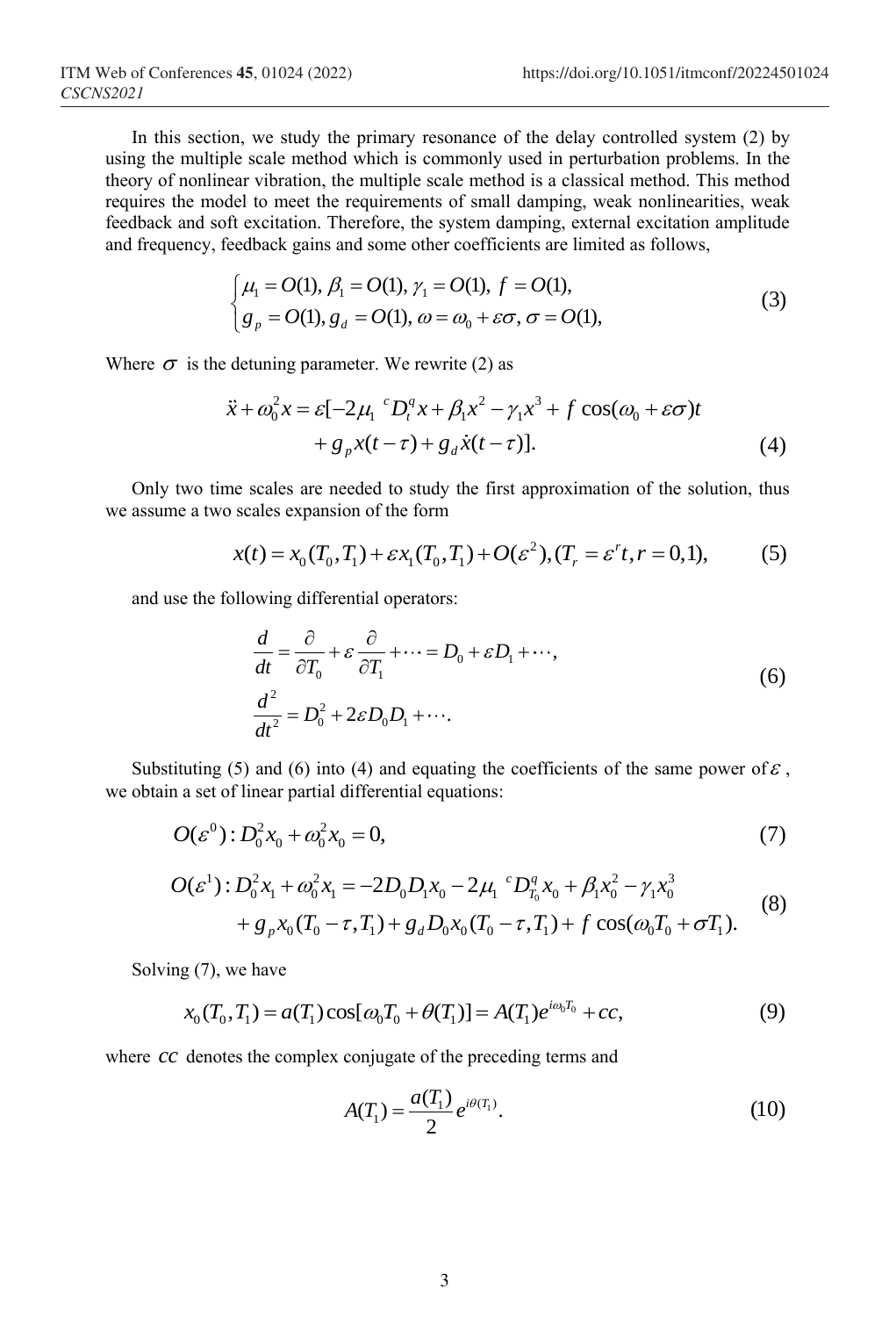For the convenience of the following derivation, we give the following formula for fractional derivative (see [15,16]). When the time  $T_0$  is large,  ${}^cD_{T_0}^qAe^{i\omega_0I_0}$  $^{c}D_{T_{0}}^{q}Ae^{i\omega_{0}T_{0}}$  approximately reduces to

$$
{}^{c}D_{T_{0}}^{q}Ae^{i\omega_{0}T_{0}} = (i\omega_{0})^{q}Ae^{i\omega_{0}T_{0}}.
$$
\n(11)

Substituting (9) into (8) and using (11), we obtain  
\n
$$
D_0^2 x_1 + \omega_0^2 x_1 = -[2i\omega_0 D_1 A + 2\mu_1 (i\omega_0)^q A + 3\gamma_1 A^2 \overline{A}] e^{i\omega_0 T_0} + \beta_1 A^2 e^{2i\omega_0 T_0} - \gamma_1 A^3 e^{3i\omega_0 T_0} + g_p A e^{i\omega_0 T_0} e^{-i\tau} + g_d iA e^{i\omega_0 T_0} e^{-i\tau} + \frac{f}{2} e^{i\omega_0 T_0} e^{i\sigma T_1} + cc,
$$
\n(12)

where 
$$
\overline{A}
$$
 is the complex conjugate of A. To eliminate the secular term in (12), we let  
\n
$$
2i\omega_0 D_1 A + 2\mu_1 (i\omega_0)^q A + 3\gamma_1 A^2 \overline{A} - g_p A e^{-i\tau} - g_d iA e^{-i\tau} - \frac{f}{2} e^{i\sigma T_1} = 0.
$$
 (13)

By substituting (10) into (13) and separating the real and imaginary parts, we can obtain a set of autonomous differential equations that govern the amplitude  $a(T_1)$  and the phase  $\theta(T_1)$  :

$$
\left\{\n\begin{aligned}\nD_1 a &= -\mu_1 a \omega_0^{q-1} \sin \frac{q\pi}{2} - \frac{a g_p}{2 \omega_0} \sin \tau + \frac{a g_d}{2 \omega_0} \cos \tau + \frac{f}{2 \omega_0} \sin(\sigma T_1 - \theta), \\
a D_1 \theta &= \mu_1 a \omega_0^{q-1} \cos \frac{q\pi}{2} + \frac{3}{8 \omega_0} \gamma_1 a^3 - \frac{a g_p}{2 \omega_0} \cos \tau - \frac{a g_d}{2 \omega_0} \sin \tau - \frac{f}{2 \omega_0} \cos(\sigma T_1 - \theta).\n\end{aligned}\n\right\}
$$
\n(14)

Let  $\varphi = \sigma T_1 - \theta$ , in order to determine the amplitude and phase of the steady solution corresponding to the steady-state motion, let  $D_1 a = 0$ ,  $D_1 \varphi = 0$ , we get a set of algebraic

equations of the steady-state fundamental resonance:  
\n
$$
\begin{cases}\n-2\overline{\alpha}\mu_1\omega_0^q \sin\frac{q\pi}{2} - \overline{\alpha}g_p \sin\tau + \overline{\alpha}g_d \cos\tau + f \sin\overline{\varphi} = 0, \\
2\omega_0\sigma\overline{a} - 2\overline{\alpha}\mu_1\omega_0^q \cos\frac{q\pi}{2} - \frac{3}{4}\gamma_1\overline{a}^3 + \overline{\alpha}g_p \cos\tau + \overline{\alpha}g_d \sin\tau + f \cos\overline{\varphi} = 0.\n\end{cases}
$$
\n(15)

Eliminating  $\bar{\varphi}$  from (15), we can get the relationship between amplitude  $\bar{a}$  and excitation frequency offset  $\sigma$ :

$$
[(-2\mu_1 \omega_0^q \sin \frac{q\pi}{2} - g_p \sin \tau + g_d \cos \tau)^2 + (2\omega_0 \sigma - \frac{3}{4} \gamma_1 \overline{a}^2
$$
  

$$
-2\mu_1 \omega_0^q \cos \frac{q\pi}{2} + g_p \cos \tau + g_d \sin \tau)^2 ]\overline{a}^2 = f^2.
$$
 (16)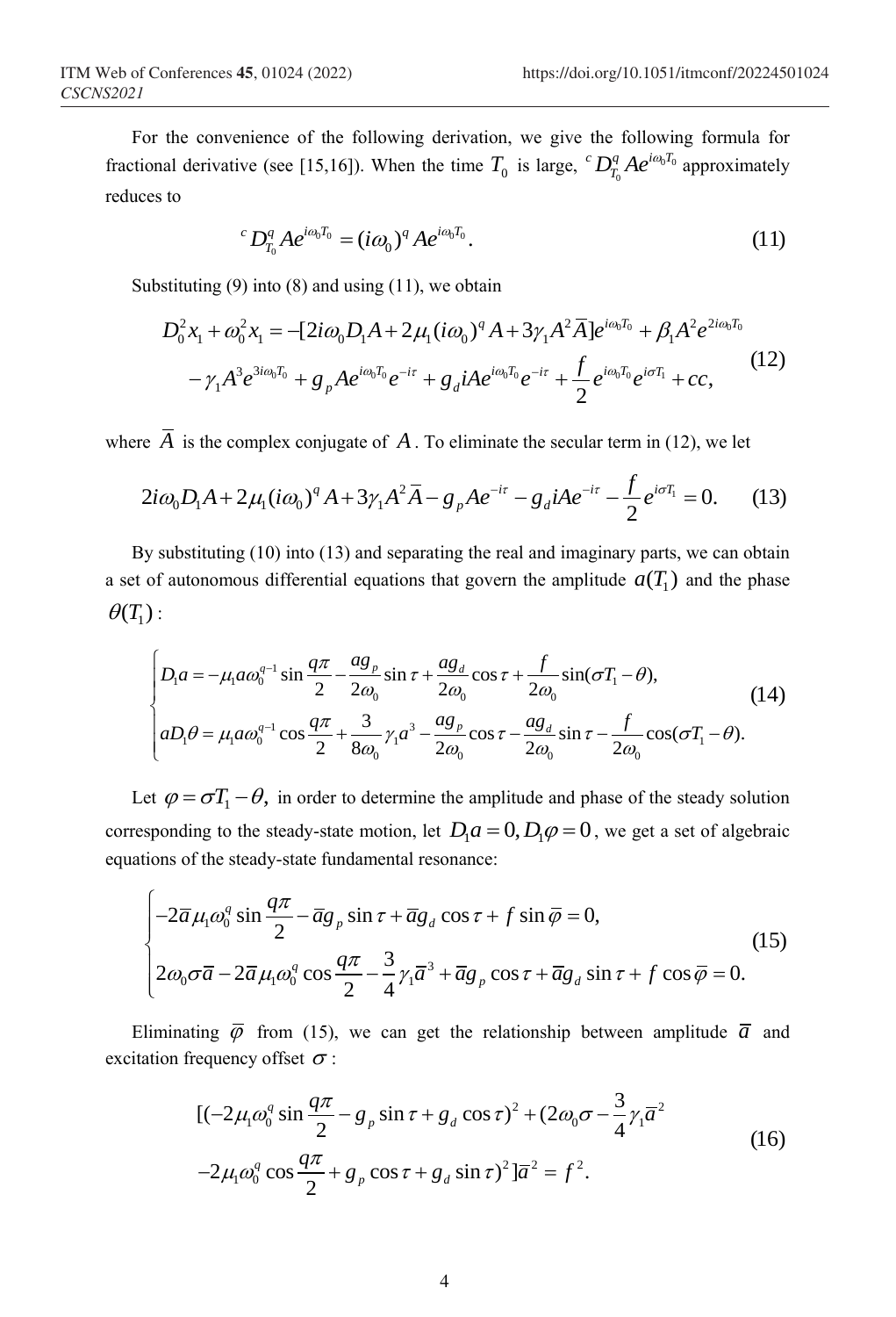From (15), we can also get the relationship between amplitude  $\bar{\varphi}$  and excitation frequency offset  $\sigma$ :

offset 
$$
\sigma
$$
:  
\n
$$
\overline{\varphi} = \arctan \frac{-2\mu_1 \omega_0^q \sin \frac{q\pi}{2} - g_p \sin \tau + g_d \cos \tau}{2\omega_0 \sigma - 2\mu_1 \omega_0^q \cos \frac{q\pi}{2} - \frac{3}{4} \gamma_1 \overline{a}^2 + g_p \cos \tau + g_d \sin \tau}.
$$
\n(17)

Substituting the parameters with the original ones, (16) and (17) become  
\n
$$
[(-\mu\omega_0^q \sin \frac{q\pi}{2} - G_p \sin \tau + G_d \cos \tau)^2 + (2\omega_0 \omega - 2\alpha
$$
\n
$$
-\mu\omega_0^q \cos \frac{q\pi}{2} - \frac{3}{4}\gamma \overline{a}^2 + G_p \cos \tau + G_d \sin \tau)^2] \overline{a}^2 = F^2,
$$
\n(18)

$$
\overline{\varphi} = \arctan \frac{-\mu \omega_0^q \sin \frac{q\pi}{2} - G_p \sin \tau + G_d \cos \tau}{2\omega_0 \omega - 2\alpha - \mu \omega_0^q \cos \frac{q\pi}{2} - \frac{3}{4} \gamma \overline{a}^2 + G_p \cos \tau + G_d \sin \tau}.
$$
(19)

Accordingly, the first order approximate solution of (9) is expressed as

dingly, the first order approximate solution of (9) is expressed as  
\n
$$
x(t) = \overline{a}(T_1)\cos[\omega_0 T_0 + \sigma(T_1) - \overline{\varphi}(T_1)] = \overline{a}(\varepsilon t)\cos[\omega t - \overline{\varphi}(\varepsilon t)].
$$

## **3 Conclusion**

Since the fractional derivative can better describe the complex hemodynamics, we established the Willis ring cerebral aneurysm model based on the fractional derivative. In this paper, the dynamic response of fractional delay feedback Willis aneurysm system is studied. Using the multiple scale method, the approximate analytical solution and amplitude frequency equation are obtained. This study has certain significance for the clinical diagnosis and treatment of cerebral aneurysms. There is an obvious time lag relationship between the medication delay and the time required for drug absorption. This time lag is related to personal constitution and can be regarded as a constant in statistical sense. The further research will analyze the effects of fractional order, feedback coefficient and time delay, compare the analytical solution and numerical solution, verify the correctness and accuracy of the approximate analytical solution, and take appropriate control methods. It is also found that although the average method is simple and easy, some useful information may be lost in the discussion. Next, other perturbation methods will be used for further discussion.

Project Supported by the Qianfan Plan of Jiangsu Maritime Institute (No. 014060).

### **References**

1. Radaelli, A.G., Augsburger, L., Cebral, J.R., Ohta, M., Rufenacht, D.A., Balossino, R., Benndorf, G., Hose, D.R., Marzo, A., Metcalfe, R., Mortier, P., Mut, F., Reymond, P., Socci, L., Verhegghe, B. and Frangi, A.F., **41** (2008).